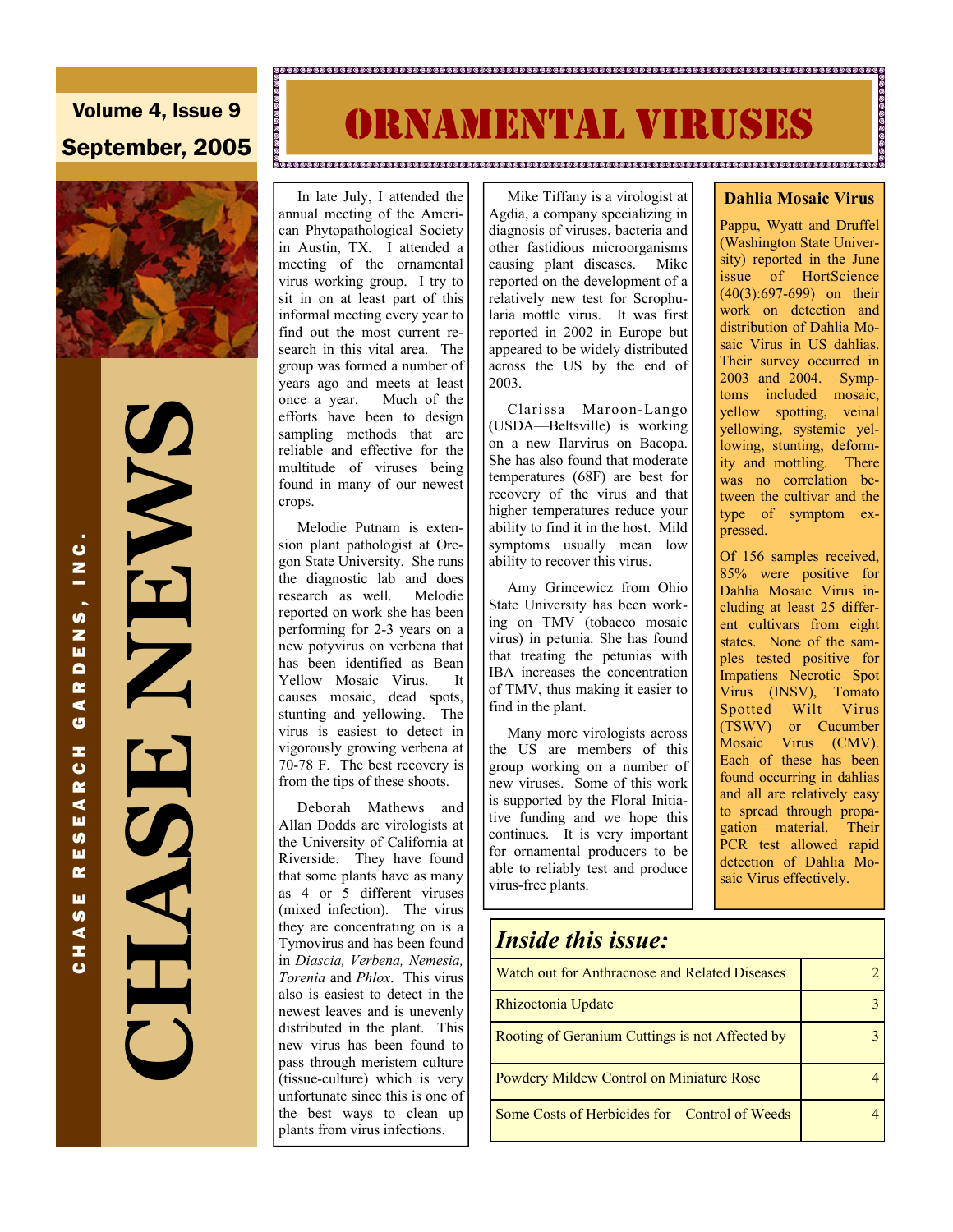## **Watch out for Anthracnose and Related Diseases**

 We have been getting quite a few samples in the past two months with anthracnose pathogens. These include *Colletotrichum, Gloeosporium* and *Glomerella*. The four pictures to the right show some of our most recent isolations including several perennials. I would include some related fungi (*Phyllosticta, Phyllostictina* and *Phoma*) that cause similar symptoms in this grouping.

 The most common symptom caused by these fungi is leaf spot and blight. Blight occurs when conditions are very favorable for the disease and single leaf spots grow into each other, merging into a large blighted area. The spores of these fungi spread easily by rainfall and overhead irrigation. They are produced in a sticky mass and do not move by simple air movement via wind or fans.

The most common cause of anthrac-

| Colletotrichum,<br><b>Gloeosporium</b><br>and <i>Glomerella</i> | Phyllosticta,<br>Phyllostictina<br>and <i>Phoma</i> |  |  |  |
|-----------------------------------------------------------------|-----------------------------------------------------|--|--|--|
| Alocasia                                                        | Anisodontea                                         |  |  |  |
| Aster                                                           | <i>Bignonia</i>                                     |  |  |  |
| Belamcanda                                                      | <i>Bougainvillea</i>                                |  |  |  |
| <i>Bergenia</i>                                                 | <b>Centranthus</b>                                  |  |  |  |
| Bougainvillea                                                   | Cornus                                              |  |  |  |
| Carpenteria                                                     | Cuphea                                              |  |  |  |
| Chrysanthemum                                                   | Delphinium                                          |  |  |  |
| <i><b>Clematis</b></i>                                          | Gardenia                                            |  |  |  |
| Gardenia                                                        | Hydrangea                                           |  |  |  |
| Gingers                                                         | Lavandula                                           |  |  |  |
| Helleborus                                                      | Penstemon                                           |  |  |  |
| <b>Hemerocallis</b>                                             | Phoenix                                             |  |  |  |
| Heuchera                                                        | Tarragon                                            |  |  |  |
| Hosta                                                           | Viburnum                                            |  |  |  |
| Hydrangea                                                       | <i>Vinca minor</i>                                  |  |  |  |
| Lupinus                                                         |                                                     |  |  |  |
| Penstemon                                                       |                                                     |  |  |  |
| Pulmonaria                                                      |                                                     |  |  |  |
| <b>Stokesia</b>                                                 |                                                     |  |  |  |
| <b>Thymus</b>                                                   |                                                     |  |  |  |
| Viola                                                           |                                                     |  |  |  |



nose that has been identified is *Colletotricum gloeosporioides*. This fungus does not exhibit any host specificity. That means that one type can attack many different plants. The perfect state of this fungus is *Glomerella cingulata* so sometimes this is the stage that will be isolated.

 The "anthracnose" fungi cause very similar spots and can be controlled with similar methods. If you can eliminate leaf wetting by rainfall and overhead irrigation they will not occur at all. They can be real problems during propagation since this nearly always means overhead mist on tightly packed cuttings. Disease spreads rapidly throughout the flats of

cuttings causing 100% loss. If you do not control anthracnose diseases at this stage you will be fighting them for the rest of the production cycle. Camellias have an anthracnose disease that starts as leaf spots in propagation and can resurface on 2-5 gallon pots a year or two later as a stem rot and dieback. At this stage you cannot do much to eliminate losses and disease can only be reduced if attacked during the propagation stage.

 Quite a number of fungicides have been tested over the past few years. I summarized this work in July of 2004. The best products were mancozebs (like Dithane and Protect T&O), strobilurins (like Heritage and Cygnus) and chlorothalonil (like Spectro and Daconil Ultrex).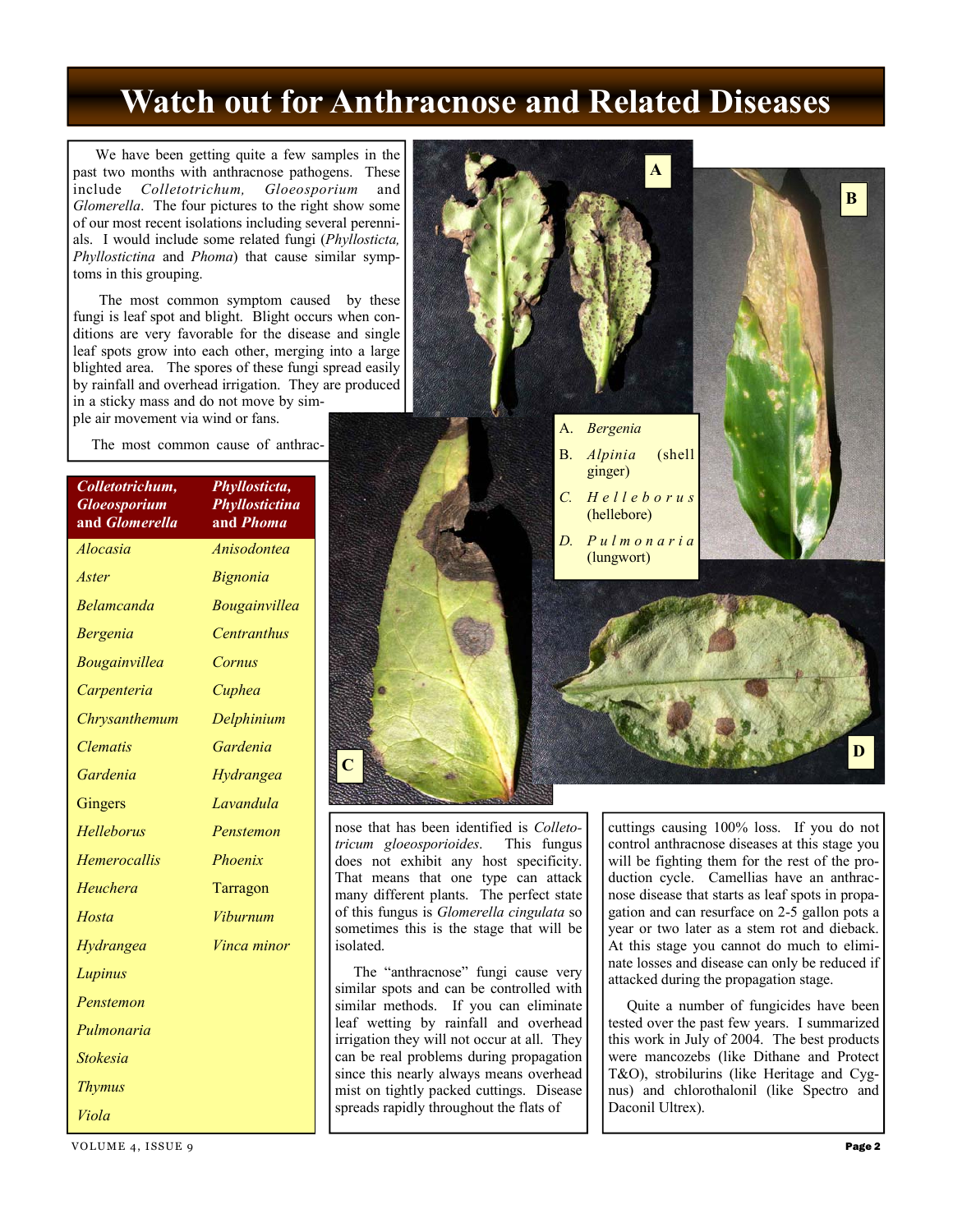# **Rhizoctonia Update**

#### **Controlling Rhizoctonia Cutting Rot**

**on Hydrangea** We have been doing a series of trials in the past two years on controlling Rhizoctonia cutting rot during propagation. Last year, we concentrated on poinsettias but this year we have been doing hydrangeas. In each trial, we have treated the cuttings a single time as a sprench (spray directed to the stems). Treatments included Insignia (12 oz/100 gal), Heritage (2 oz), Contrast (2 oz), 3336 (16 oz), Terraclor (8 oz), Chipco 26109 (16 oz) and Terraneb (12 oz).

The day afterward we inoculated with an isolate of *R.solani* originally from hydrangea. In as short a time as three days after inoculation stem rot was obvious. The data in the bar graph below was taken 10 days after inoculation. Disease was rated as follows:1 (none-healthy), 2 (slight stem canker), 3 (moderate), 4 (severe) to 5 (dead). The photo below shows a rating of 4.



Disease was completely prevented by Insignia, Heritage and 3336 with Contrast nearly as effective. Terraneb provided good control with Chipco 26109 almost as good. Least control was provided by Terraclor but even this was better than nothing (statistically).

| Very good to          | rne iisui     |  |  |
|-----------------------|---------------|--|--|
|                       | summary       |  |  |
|                       | trials on     |  |  |
| <b>Chipco 26019</b>   | $(1997 - 20)$ |  |  |
| <b>Contrast 70WSP</b> | products      |  |  |
| <b>Daconil Ultrex</b> | reactions     |  |  |
| <b>Fungo Flo</b>      | ity and o     |  |  |
| Heritage              | fects how     |  |  |
|                       | from trial    |  |  |
| Insignia              |               |  |  |
| <b>Medallion</b>      | Best ove      |  |  |
| <b>Spectro 90WDG</b>  | Rhizoctor     |  |  |
|                       | tainers i     |  |  |
| <b>Terraneb</b>       | Heritage,     |  |  |
| <b>Terraclor</b>      | 3336.         |  |  |
| Terraguard            | many ot       |  |  |
| 3336                  | also very     |  |  |
|                       |               |  |  |

The listing to the left is a of the results of our Rhizoctonia control (1997). Even the best show a range of since disease severeven host plant afw well they work to trial.

erall products for nia control in coninclude Medallion. Chipco 26109 and You can see that her fungicides are effective.

**Rhizoctonia Web Blight on Azaleas -** Copes and Scherm recently reported on the effect of plant spacing on severity of Rhizoctonia web blight on containergrown azalea. The researchers measured the evaporation, relative humidity, leaf wetness and temperature as well as disease severity. Evaporation improved as plant spacing increased as one would expect. The number of hours that optimal disease temperatures (77-86F) were shorter as spacing increased. Neither leaf wetness nor relative humidity were affected by spacing. Finally, the severity of Rhizoctonia web blight was not affected by spacing treatment. Although plant pathologists have recommended spacing to reduce disease severity this research does not support its benefits. The authors mentioned the over-riding effects of daily overhead irrigation and tight canopy of the crop. For a complete report see HortScience 40(5):1408-1412.



#### **Rooting of Geranium Cuttings is not Affected by Fungicides**

In 1983, Moorman and Woodbridge (Plant Disease 67:612-613) tested the effect of fungicide drenches on root initiation on geraniums. They studied the fungicides that were available at that time and found that they generally did not enhance or inhibit rooting of two zonal geraniums and an ivy geranium cultivar. Products that are still in use include etridiazole (Terrazole or Truban) and mefenoxam (Subdue MAXX – they actually tested Subdue 2E).

We performed similar work over the past few months. We reported on the first trial a couple of months ago and now can report on the second trial. We tested the products listed in the table to the right at the rates listed. The tests were performed

in Oasis cubes as the rooting medium and a zonal geranium cutting. We applied the products a single time after sticking and evaluated root formation after one month.

The results were the same as those reported more than 20 years earlier. The products were neither helpful nor harmful.

| Product              | oz/100 gal       |
|----------------------|------------------|
| Subdue MAXX          | $0.5 \text{ oz}$ |
| Heritage             | $0.9 \text{ oz}$ |
| Subdue MAXX/Heritage | $0.5/0.45$ oz    |
| Aliette              | $12.8 - 16$ oz   |
| <b>Banrot</b>        | $8-12$ oz        |
| Terraneb             | 12.0z            |

VOLUME 4, ISSUE 9 Page 3